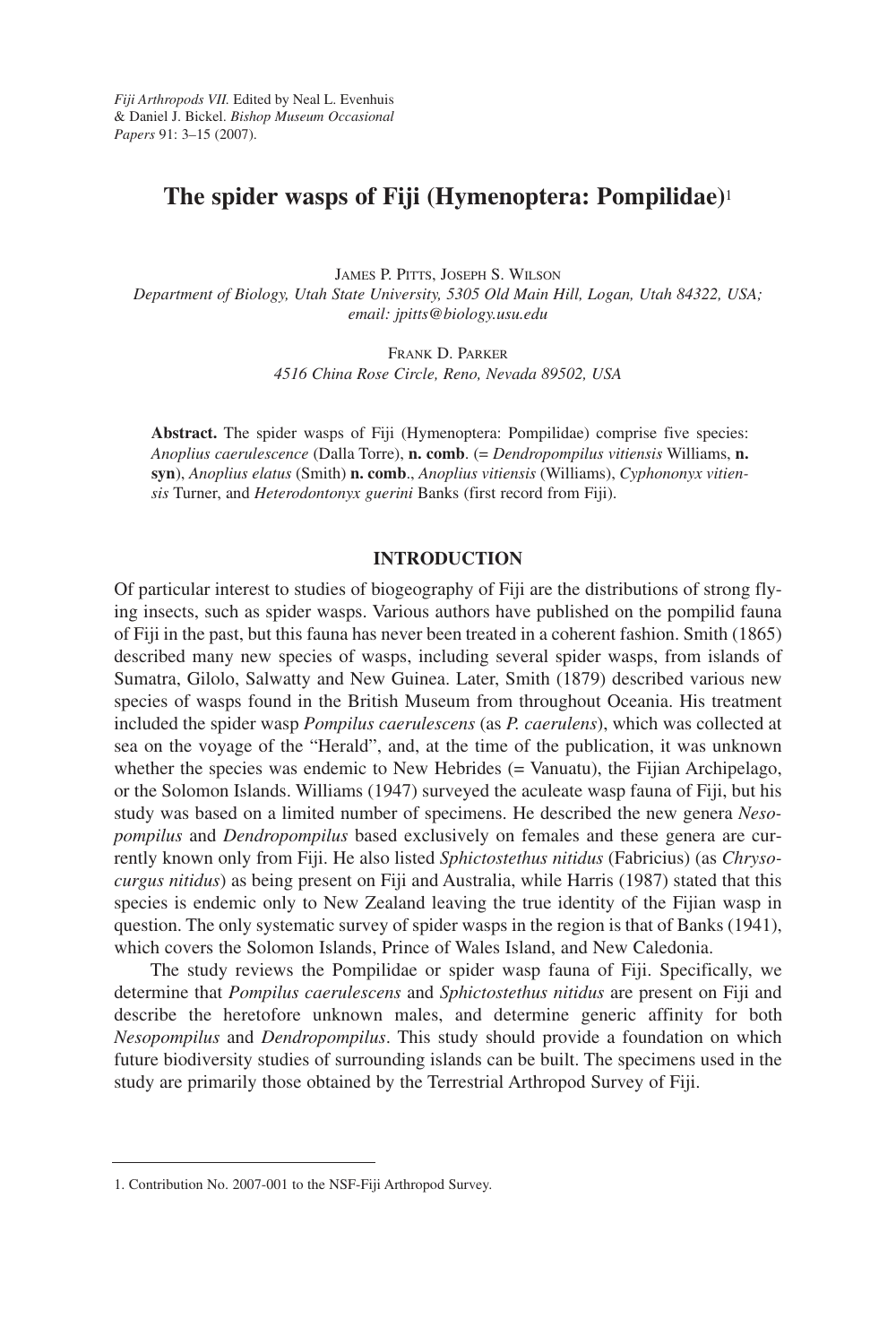#### **MATERIALS AND METHODS**

Material was examined from or deposited into the Natural History Museum, London (BMNH); the Bishop Museum, Honolulu, Hawai'i (BPBM); the Department of Biology Insect Collection, Utah State University, Logan, Utah (EMUS), the Museum of Comparative Zoology, Harvard University, Cambridge, Massachusetts (MCZC) and New Zealand Arthropod Collection, Landcare Research, Auckland, New Zealand (NZAC). Vouchers deriving from the Fiji Terrestrial Arthropod Survey will be deposited in the Fiji National Insect collection, Suva.

# **SYSTEMATICS**

#### *Anoplius caerulescens* (Dalla Torre), **n. comb.**

*Pompilus caeruleus* Smith, 1879: 151. Female (BMNH Hymenoptera Type no. 19–334). Preoccupied.

*Pompilus caerulescens* Dalla Torre, 1897: 278. Replacement name for *Pompilus caeruleus* Smith, 1879.

*Dendropompilus vitiensis* Williams, 1947: 328–329. Female (BPBM). **N. Syn.** 

**Diagnosis.** The male is easily differentiated from other Fijian spider wasps by having ferruginous integument covered with metallic purple setae except for the head (Fig. 1), which has black integument with typically blue metallic setae, and by having a mesopleuron with tubercles projecting laterally over mesocoxa more prominent than in the female. A unique combination of characters is also useful for identifying the female and includes having the claws bifid (Fig. 24), having the apical tarsomere of the hindleg without a median row of spines ventrally, having unique genitalic morphology (Fig. 17), and having an elongate subgenital plate (Fig. 18) with a rounded apex. The female can be diagnosed easily due to the black integument covered with metallic blue setae (Fig. 2) and the mesopleuron tuberculate projecting laterally over mesocoxa. Also, the forewing is infuscated while the hind wing is hyaline (Fig. 11), the claws are dentate, and the apical tarsomere of the hind leg has a median row of spines ventrally. Both males and females have the propodeum tuberculate laterally and the wing venation is unique (Figs. 11 and 12) with the second submarginal cell being acute basally and being 4-sided rather than 5-sided.

**Description of male.** Length 7.4–10.8 mm. Color of head black, remainder ferruginous usually including clypeus with mesonotum slightly darker (Fig. 2); forewing slightly infuscated; hindwing hyaline (Fig. 12). Pubescence of mesosoma, metasoma, and head dorsal to antennal insertions metallic purple (Fig. 2); tarsi with black setae; dense silvery setae present on head ventral to antennal insertions. Purple setae decumbent, short and scale-like. Integument not obscured by setae.

Clypeus about 2 x as broad as high, its apical margin slightly arcuately concave. Front broad, middle interocular distance about 0.5 x transfacial distance. Inner orbits converging very slighty above. Ocelli close, forming acute triangle; ocellocular distance ~2 x greatest diameter of later ocellus. First four antennal segments in ratio of about 15:7:20:15, flagellomere III from 4–4.5 x as long as its greatest width. Pronotum angulate posteriorly. Propodeum sloping gradually and evenly. Lateral margin of propodeum with large tubercle located midway between anterior and posterior margins. Mesopleuron with ventral tubercle projecting laterally over mesocoxa. Last segment of tarsus slightly produced on inner margin; claws only slightly asymmetrical. Claws deeply bifid; foretarsus with outer claw similar to others while inner claw asymmetrical to others, curved 90° and more deeply bifid (Fig. 24); subapical teeth rounded. Wing venation as in Fig. 12; hindwing with cu-a meeting M+CuA slightly basal to origin of M.

Metasoma subfusiform, first segment slender. S4 without median patch of specialized setae. S6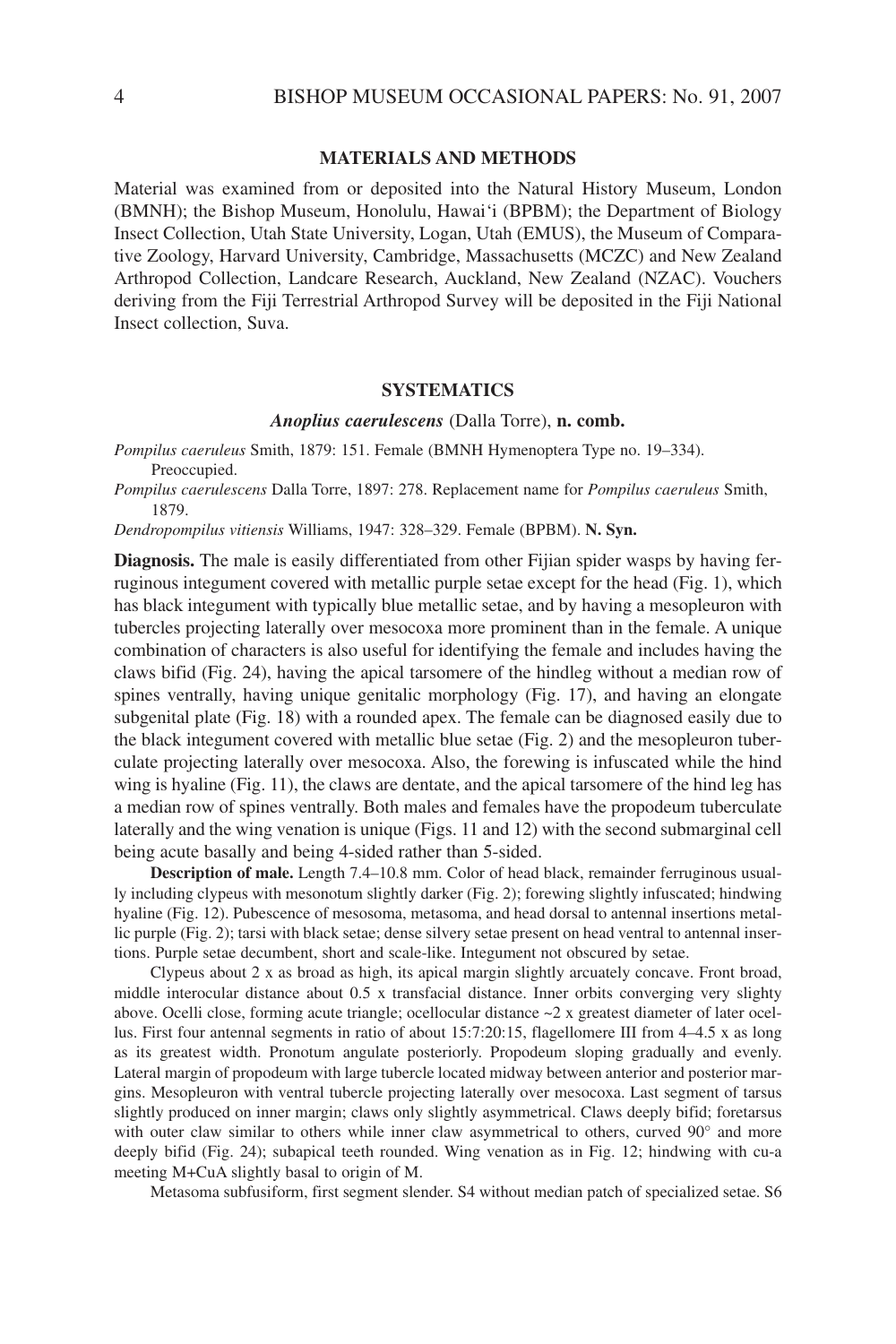

**Figures 1-6**. Habitus: *Anoplius caerulescence*, **1**. male and **2**. female; *A. elatus*, **3**. male and **4**. female; *A. vitiensis*, **5**. male and **6**. female.

with deep emargination; emargination tuberculate laterally. Subgenital plate elongate, rounded apically, lacking subapical plumose process, with basal ridge (Fig. 18). Genitalia as in Fig. 17 with basal hooklets present.

**Distribution.** Australia (Queensland), Indonesia, Papua New Guinea, New Caledonia, Fiji.

**Material Examined**. FIJI: Taveuni: Tavuki Village, Mt. Devo, 892 m, 16, 14–31.VII.04 (FBA: 099456), 19, 31.VII–14.VIII.2004 (FBA 113977), coll. E.I. Schlinger & M. Tokota'a; 5.5 km SE of Tavuki Village, 1188 m, 2 $\delta$ , 30.VI-14.VIII.04 (FBA 070445, 070447), coll. E.I. Schlinger & M. Tokota'a; 5.3 km SE Tavuki Village, Mt. Devo, 1054 m, 5 $\delta$ , 10-17.X.02 (FBA 134587-134590), 2 $\delta$ , 24-31.X.02(FBA 105942, 105944), 1 $\delta$ , 31.X-14.XI.02 (FBA 089333), 19, 30.VI-31.VII.2004 (FBA 148344), 88, 2-10.X.2002 (FBA 108469-108476), 13, 17-24.X.2002 (FBA 126333), 13 19, 31.X-14.XI.2002 (FBA 148997, 148996), 22 $\delta$ ,1 $\Omega$ , 3-20.XII.2002 (FBA 154682-154703, 154681), 5 $\delta$ ,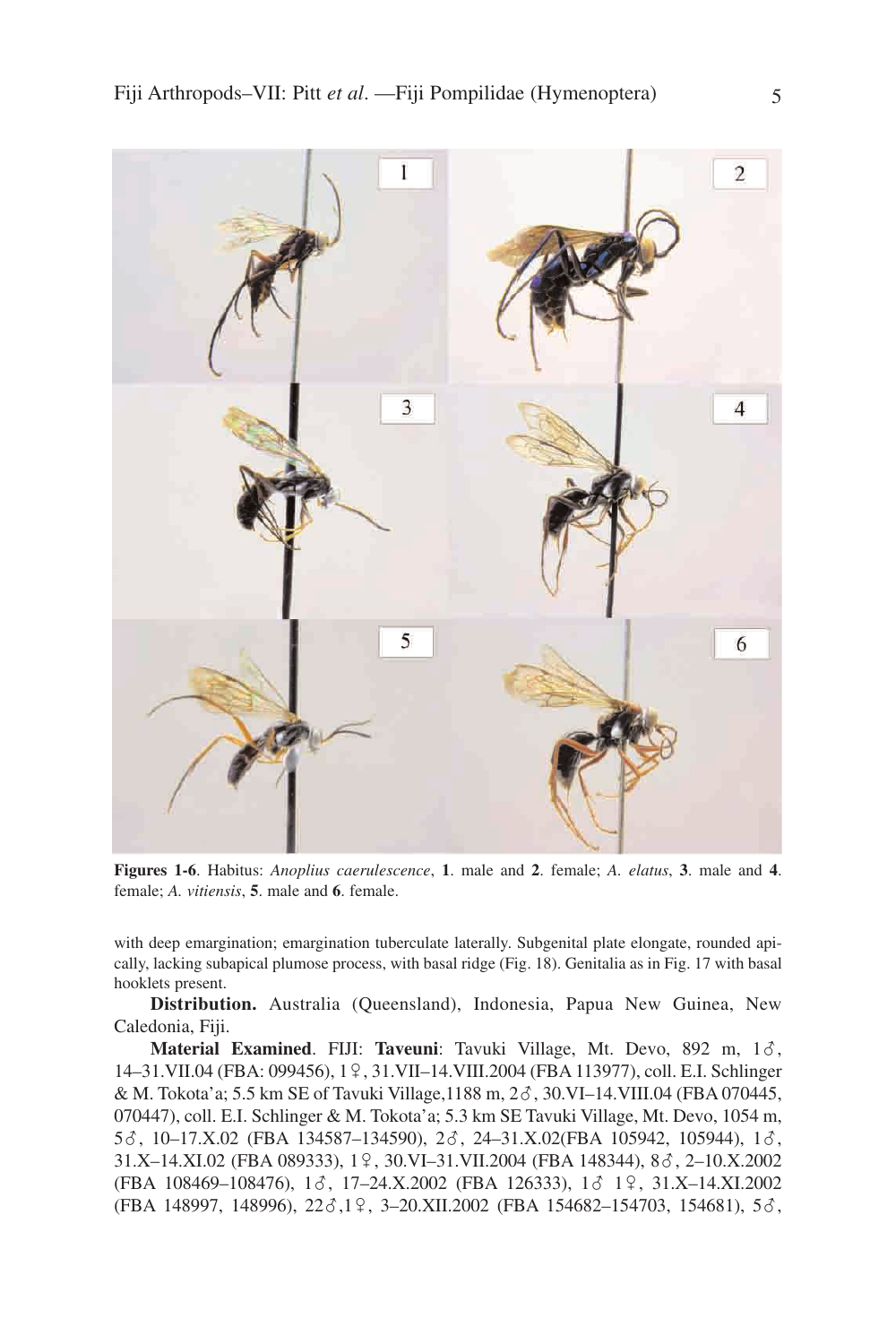20–27.XII.2002 (FBA 128590, 128592–128595), 8?, 27.XII.2002–3.I.2003 (FBA 146955–146962), coll. E.I. Schlinger & M. Tokota'a; 5.3 km SE Tavuki Village, Mt. Devo peak, 1054 m, 49, 14. XI–21.XI.02 (FBA 054056–054058, 054060), 5 $\delta$ , 10–17.X.2002 (FBA 053023–053025, 053027, 053028), coll. E.I. Schlinger & M. Tokota'a; 5.6 km SE Tavuki Village, Mt. Devo peak, 1187 m, 2 $9$ , 14.XI–21.XI.02 (FBA 110560, 134423), 3 $\delta$ , 14.XI-21.XI.02 (FBA 129791, 134424, 134425), 18, 39, 20-27.XII.2002 (FBA 144892, 144890, 144891, 144893), 73, 30. VI – 14. VIII. 2004 (FBA 151461 – 151467), 19, 21.XI–13.XII.2002 (FBA 150163), coll. E.I. Schlinger & M. Tokota'a; Mt. Devo Peak, 19,10–16.I.03 (FBA 039087), coll. M. Irwin, E.I. Schlinger, & M. Tokota'a; Mt. Devo Peak Radio Tower, 1200 m, 1 $\delta$ , 10-16.I.03 (FBA 050920), 2 $\Omega$ , 3-20.XII.2002 (FBA 020175, 020176), 19, 2-10.X.02 (FBA 021741), coll. M. Irwin, E.I. Schlinger, & M. Tokota'a; Mt. Devo Forest Reserve, 800 m,  $16\delta$ ,  $3\frac{9}{7}$ ,  $3-10.1.03$  (FBA m, 012526,012528–012529,012531–012532, 012534, 012536–012541, 012543–012545, 012547, 012549, 012450, 012553), coll. M. Irwin; E.I. Schlinger; & M. Tokota'a; **Vanua** Levu: Batiqere Range, 6 km NW Kilaka Village, 146 m, 2 $\delta$ , 2 $\frac{9}{3}$ , 28.VI–21.VII.04 (FBA 105437, 105438, 105439, 105441), 11 8, 3 9, 3-10. VI. 2004 (FBA 115579-115580, 115582–115586, 115588–115589, 115591–115592, 115590, 115593–115594), coll. E. Schlinger, & M. Tokota'a; Batiquere Range, 6 km NW Kilaka, 146 m,  $1\delta$ , 13–26.IV.04 (FBA 059495), 1?, 15–28.VI.04 (FBA 072303), coll. E. Schlinger, & M. Tokota'a; Kilaka, 154 m, 3  $\circ$ , 1  $\circ$ , 28.VI–2.VII.04 (FBA 048989, 048991, 048995, 048994), coll. M.E. Irwin, E. Schlinger, & M. Tokota'a; **Viti Levu:** 1 km E Abaca Village, Koroyanitu National Park, 800m. Savuione Trail, 19, 19–26.X.02 (FBA 088871), 19, 7–12.X.02 (FBA 081025), coll. E. Schlinger & Tokota'a; Navai Villiage, Eteni. 700m,  $1\frac{9}{1}$ , 15.V–2.VI.03 (FBA 041724), 19, 6.VI–15.VII.03 (FBA 013819), 29, 24.X–8.XI.03 (FBA 036759–036760, 037316), coll. M. Irwin, E. Schlinger, & Tokota'a; 3.2 km E Navai Village, Veilaselase Track, 1020m, 19, 26.I–13.II.2004 (FBA 122305), coll. E. Schlinger & M. Tokoka'a; Koroyanitu Eco Park, 0.5 km N Abaca Village, 800m, 1 c , 1 º , 12-19.XI.2002 (FBA 110089, 110086), coll. E. Schlinger & Tokota'a; PABITRA Wabu Baseline Survey,  $1034m$ ,  $10\delta$ ,  $5\delta$ , 17–20.XI.03 (FBA 065048–065050, 065054–065055, 065057, 065059, 065063, 065065–065066, 053204–053205, 065056, 065060), coll. D. Veikovi (BPBM).

**Remarks.** Study of this species has revealed that it is best placed in the cosmopolitan genus *Anoplius* Dufour. The females of this species have numerous stout bristle-like setae on the pygidium and a strong pulvillar comb. The males have bifid, asymmetrical fore claws. Both sexes have a short malar space, slender antennal segments (3rd segment at least 3 x longer than thick), a pronotum that is shorter than the mesonotum, the forewing with three submarginal cells, the anal vein of the hind wing meeting the media before (males) or at the origin (females) of the cubitus, and a transverse postnotum. This species should be placed in the subgenus *Anoplius* because the females lack a tarsal comb and the males have bifid claws and a gently sloping propodeum, but lack a plumose process at the base of the subgenital plate. As such, *Dendropompilus* is a junior synonym of *Anoplius*.

# *Anoplius elatus* (Smith), **n. comb.**

*Pompilus elatus* Smith, 1865:82. Female (BMNH).

*Pompilus inquirendus* Vachal, 1907: 117. Male and female. [synonym by Turner, 1919]

**Diagnosis.** The male is easily separated from other Fijian spider wasps because of the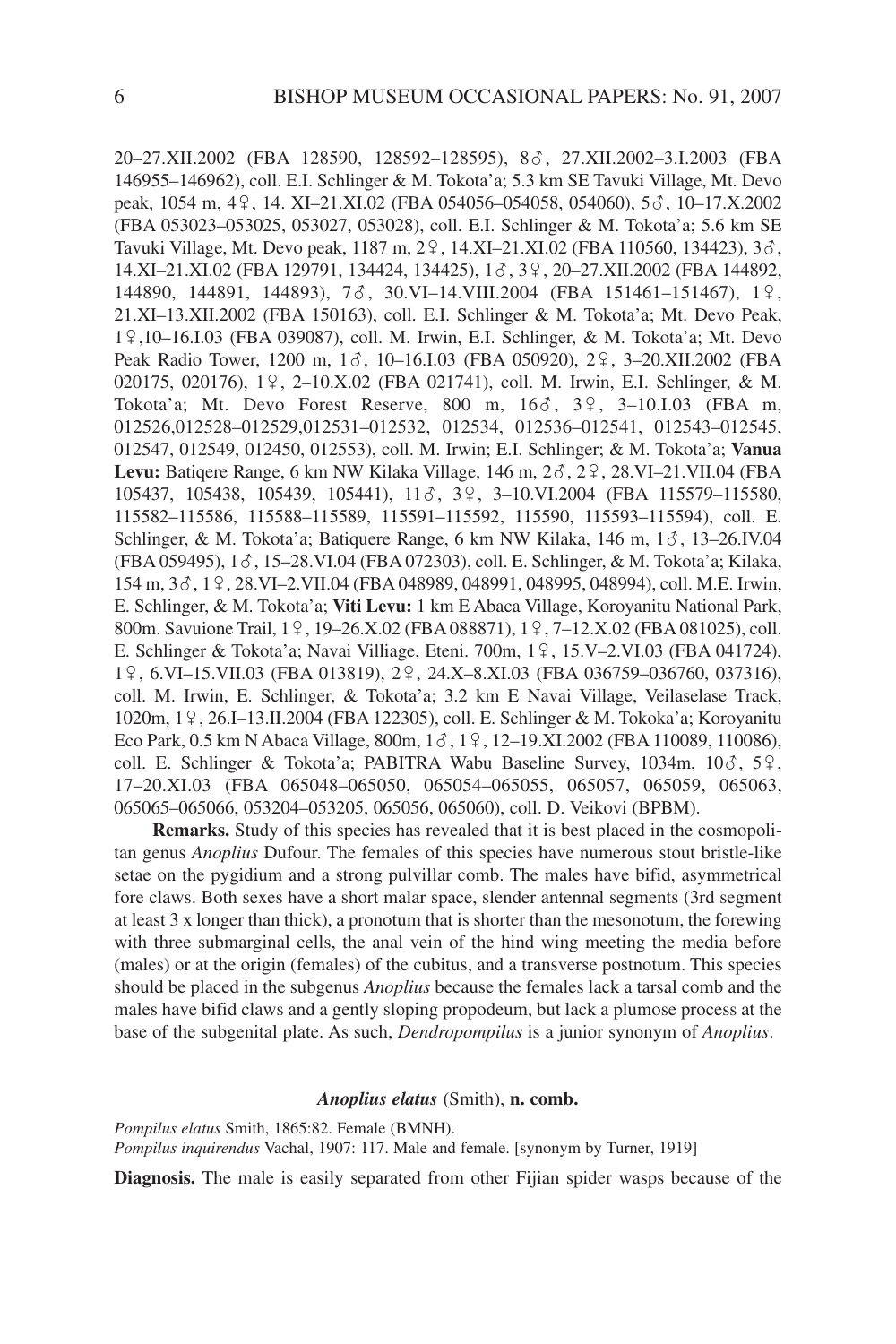

**Figures 7-10.** Habitus: *Cyphononyx vitiensis*, **7**. male and **8**. female; and *Heterodontonyx guerini*, **9.** male and **10**. female.

completely black integument, except the forelegs and underside of the antennae are yellow, and the femora and tibiae of hindlegs are tinged with yellow (Fig. 3). The female also has completely black integument with silvery setae (Fig. 4) and the mesopleuron tuberculate is only slightly projecting laterally over mesocoxa. Both the males and the females have bifid tarsal claws (e.g., Fig. 25), but the claws are not as deeply bifid as in *Anoplius caerulescens* and the subapical tooth is acute rather than rounded*.* Both sexes also have the second submarginal cell oblique basally and 5-sided (Fig. 13). The female has a median row of ventral spines on the apical tarsal segment of the hind leg; the male lacks this row of spines. Only the females have the propodeum tuberculate laterally. Male genitalic morphology and subgenital plate are similar to *A. vitiensis* (Fig. 19). The subgenital plate also is similar to *A. caerulescens,* but the apex is emarginated (e.g. Fig. 18).

**Distribution.** Known only from Fiji. A possible distribution that includes the Solomon Islands and Vanuatu (suggested in the original description) has not been demonstrated.

**Material Examined.** FIJI: Taveuni: Mt. Devo Forest Reserve, 800 m, 29, 3–10.I.03 (FBA 012527, 012552), coll. M. Irwin, E.I. Schlinger, & M. Tokota'a; 5.3 km SE Tavuki Village, Mt. Devo Peak,  $1054$  m,  $2\frac{9}{7}$ ,  $10-17$ .X.02 (FBA 053026, 053030),  $1\frac{9}{7}$ , 14–21.XI.2002 (054059), coll. E.I. Schlinger & M. Tokota'a; Mt. Devo Peak, 19, 10–16.I.03 (FBA 03984), coll. M. Irwin, E.I. Schlinger, & M. Tokota'a; Mt. Devo Peak Radio Tower, 1200 m, 19, 10–16.I.02 (FBA 050918), coll. M. Irwin, E.I. Schlinger, & M. Tokota'a; Tavuki Village, Mt. Devo, 892 m,  $1\delta$ ,14–31.VII.2004 (FBA 151849), 2 $\varphi$ , 31.VII–14.VIII.2004 (FBA 113978–113979), coll. E.I. Schlinger & M. Tokota'a; 5.3 km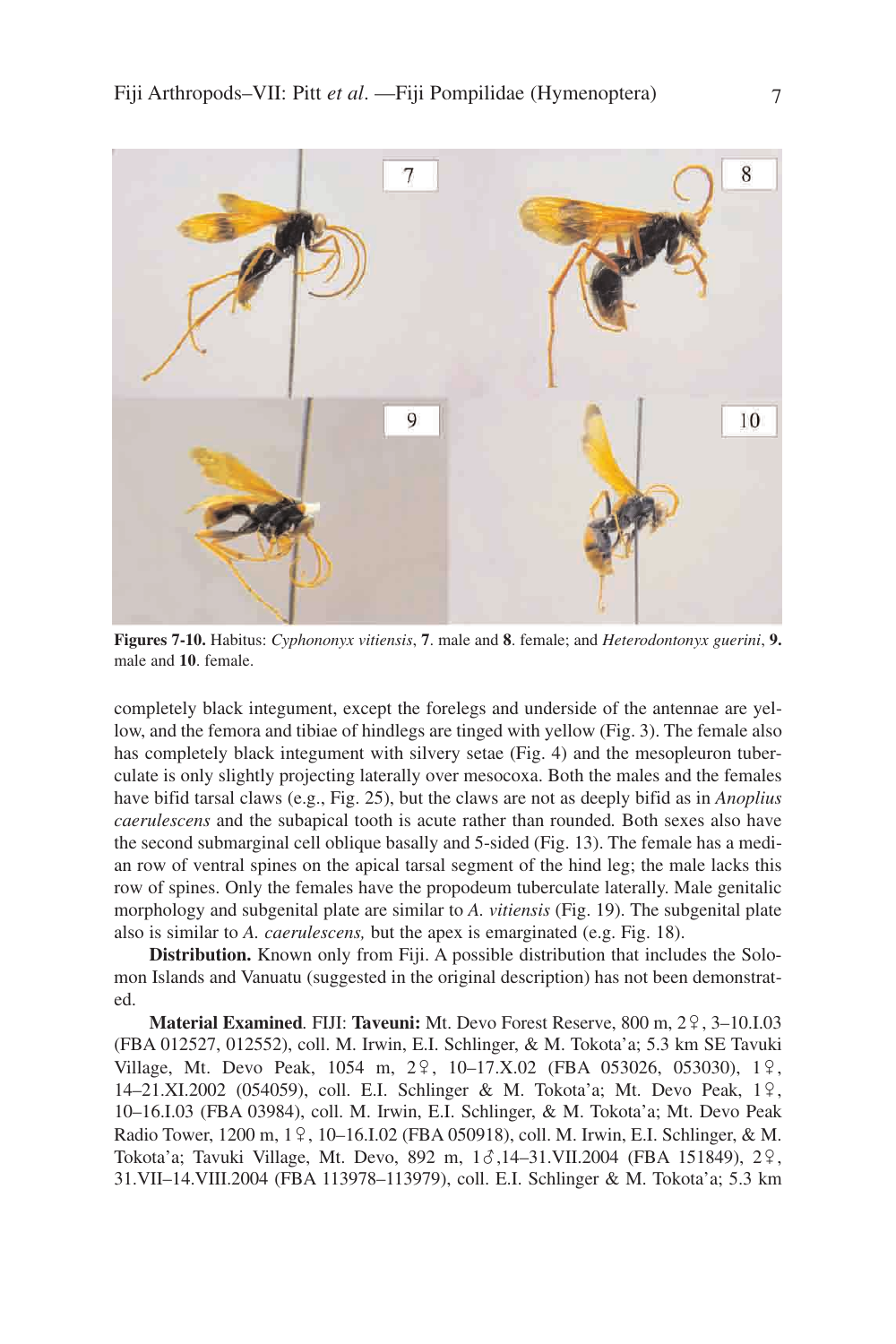SE Tavuki Village, Mt. Devo, 1054 m, 19, 30.VI-31.VII.2004 (FBA 148343), 39, 17–24.X.02, 29 (FBA 098687–098689), 13, 29, 24–31.X.02 (FBA 105940, 105941, 105943), 19, 31.X-14.XI.02 (FBA 089334), 16, 19, 20-27.XII.2002 (FBA 128591, 128596), 19, 27.XII.2002-3.I.2003 (FBA 145963), coll. E.I. Schlinger & M. Tokota'a; 5.6 km SE Tavuki Village, Mt. Devo peak, 1187 m, 19, 31.X–14.XI.02 (FBA 057331), 29, 14–21.XI.02 (FBA 110559, 110561), coll. E.I. Schlinger & M. Tokota'a; **Vanua Levu**: Rokosalase, 105 m, 2?, 26.III–9.IV.04 (FBA 047266, 047268), coll. M. Irwin, E. Schlinger & M. Tokota'a; Kilaka, 154 m,  $3\frac{9}{7}$ , 3–10.VI.04 (FBA 034430, 040335–040336), 4 $\frac{9}{7}$ , 28.VI–21.VII.04 (FBA 028845, 048993, 048997, 048999), coll. M.E. Irwin, E. Schlinger, & M. Tokota'a; Batiquere Range, 6 km NW Kilaka, 113 m,  $2\frac{9}{7}$ , 3-15.VI.04 (FBA 069282–069283), 13, 13–26.IV.04 (FBA059496), 39,3–10.VI.2004 (FBA 11444– 114445, 115587), coll. E. Schlinger, & M. Tokota'a; **Viti Levu:** 1 km E Abaca Village, Kordyanitu National Park, 800 m, Savuione Trail,  $1\delta$ , 26.X–5.XI.02 (FBA 082617), coll. E. Schlinger & Tokota'a; PABITRA Wabu Baseline Survey,  $1034$  m,  $1\frac{9}{17}$ ,  $17-20$ .XI.03 (FBA 065058), coll. D. Veikovi (BPBM).

**Remarks.** Study of this species has revealed that it is best placed in *Anoplius* in the subgenus *Anoplius*. The reasoning is the same as mentioned above for *A. caerulescens.* Both this species and the following species have a distinct transverse groove on the second sternite, which is a character normally associated with Pepsinae. We were unable to locate Vachal's type, which is possibly in the Muséum National d'Histoire Naturelle, Paris.

#### *Anoplius vitiensis* (Williams), **new combination**

*Nesopompilus vitiensis* Williams, 1947: 327. Female (BPBM).

**Diagnosis.** This species is very similar to *Anoplius elatus*, including wing venation (Fig. 14), and the male subgenital plate and genitalia (Fig. 20), but differs in coloration. The male has black integument except for the pronotum, the anterior half of the mesonotum, sometimes the metapleuron, the antennae ventrally, the forelegs, and the trochanters through the tibiae of the mid and hind legs ferruginous (Fig. 5). The female is similar in coloration to the male (Fig. 6), except that the apical margin of the clypeus is ferruginous.

**Description of male.** Length  $6.0-7.2$  mm. Clypeus about  $2 \times$  as broad as high, its apical margin rounded. Front broad, middle interocular distance about 0.58 x transfacial distance. Inner orbits converging very slighty above. Ocelli close, forming acute triangle; ocellocular distance ~3 x greatest diameter of later ocellus. First four antennal segments in ratio of about 15:5:13:12, flagellomere III from 2.5–3 x as long as its greatest width. Pronotum angulate posteriorly. Propodeum sloping gradually and evenly. Lateral margin of propodeum without large tubercle located midway between anterior and posterior margins. Mesopleuron without ventral tubercle projecting laterally over mesocoxa. Last segment of tarsus slightly produced on inner margin; claws only slightly asymmetrical. Claws bifid with subapical tooth acute (Fig. 25). Wing venation as in Fig. 14 with second submarginal cell 5-sided; hindwing with cu-a meeting M+CuA distinctly basal to origin of M.

Metasoma subfusiform, first segment slender. S4 without median patch of specialized setae. S6 with deep emargination; emargination tuberculate laterally. Subgenital plate elongate, emarginated apically, lacking subapical plumose process, with basal ridge (e.g., Fig. 18). Genitalia as in Fig. 20 with basal hooklets present.

# **Distribution.** Fiji.

**Material Examined.** FIJI: **Kadavu:** 0.25 km SW Solodamu Village, Moanakaka Bird Sanctuary, 60 m,  $1\delta$ , 7.III–11.IV.2004 (FBA 112711), coll. E Schlinger & M. Tokota'a; Taveuni: Soqulu House in Soqulu Estate, 140 m, 16, 4–21.XI.02 (FBA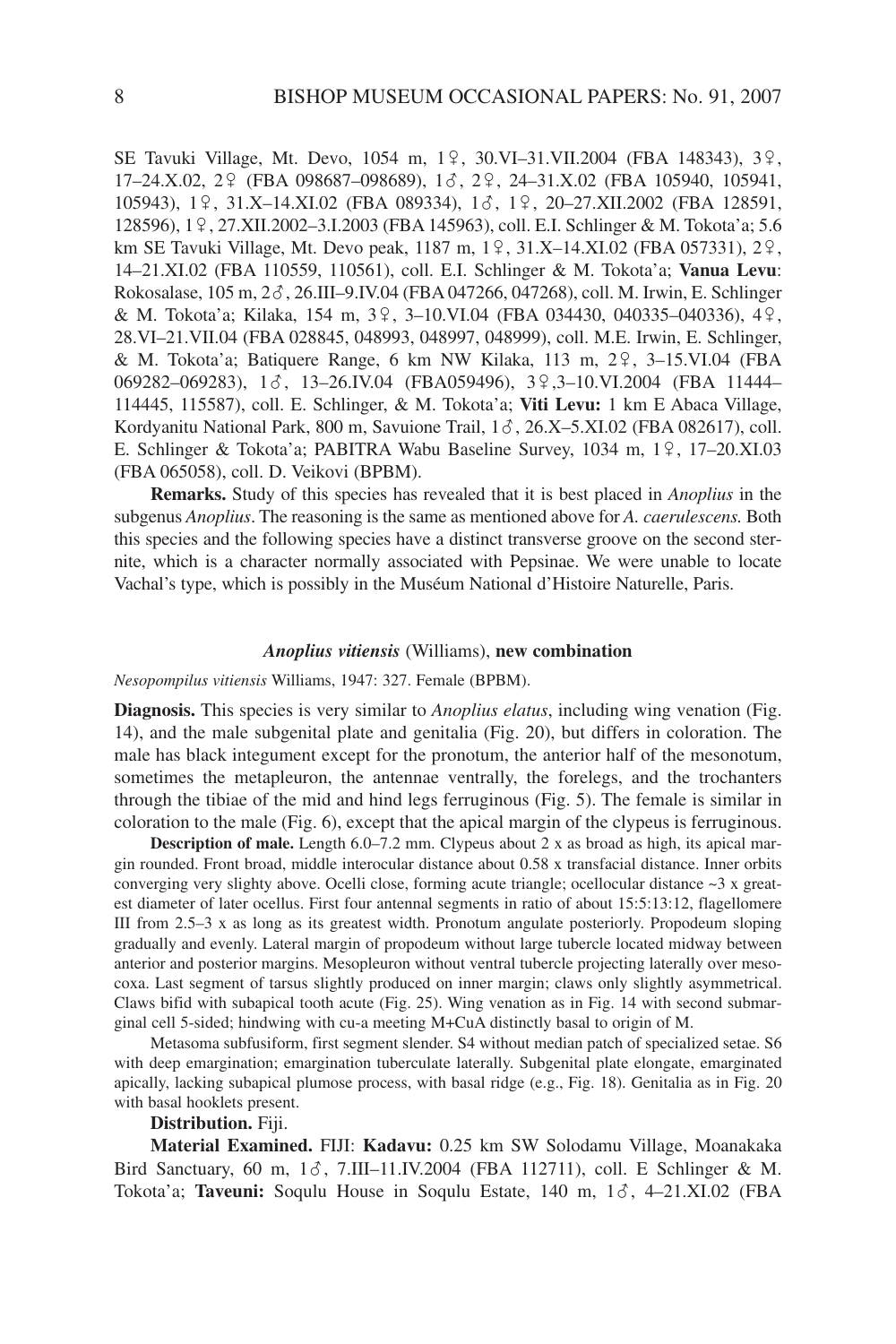

**Figures 11-16.** Wings. *Anoplius caerulescence*, **11**. female and **12**. male; *A. elatus*, **13**. female; *A. vitiensis*, **14**. female; *Cyphononyx vitiensis*, **15**. male; and *Heterodontonyx guerini*, 16. female.

099895), coll. E Schlinger & M Tokota'a; **Vanua Levu:** Batiquere Range, 6 km NW Kilaka, 146 m,  $1\delta$ , 15–28.VI.04 (FBA 072304),  $1\delta$ , 13.IV–26.IV.04 (FBA 059494) coll. E Schlinger & M Tokota'a; Batiquere Range, 6 km NW Kilaka Village, 98 m, 5 $\delta$ , 28.VI–21.VII.2004 (FBA 141563–141567), coll. E Schlinger & M Tokota'a; **Viti Levu:** Koroyanitu, Abaca Village, 19, 2.VI.03, coll. D. Yanega; 3.8 km N Veisari. Waivudawa Log Rd., 300 m, 19,25.IV–25.V.03 (FBA 055042), coll. E. Schlinger & M. Tokota'a; 2 km SE Nabukavesi Village, Ocean Village Pacific Resort, 40 m, 19, 26.IV-5.V.2004 (FBA 118882), coll. E. Schlinger & M. Tokota'a; Sigatoka Sand Dunes National Park, 4 m, 29, 24.XI–15.XII.03 (FBA 030048–030049), coll. M, Irwin, E. Schlinger, & M. Tokota'a; 1.8 km E Navai Village, 700 m, old trail to Mt. Tomaniivi,  $2\delta$ ,  $2\gamma$ ,  $7-26$ .I.2004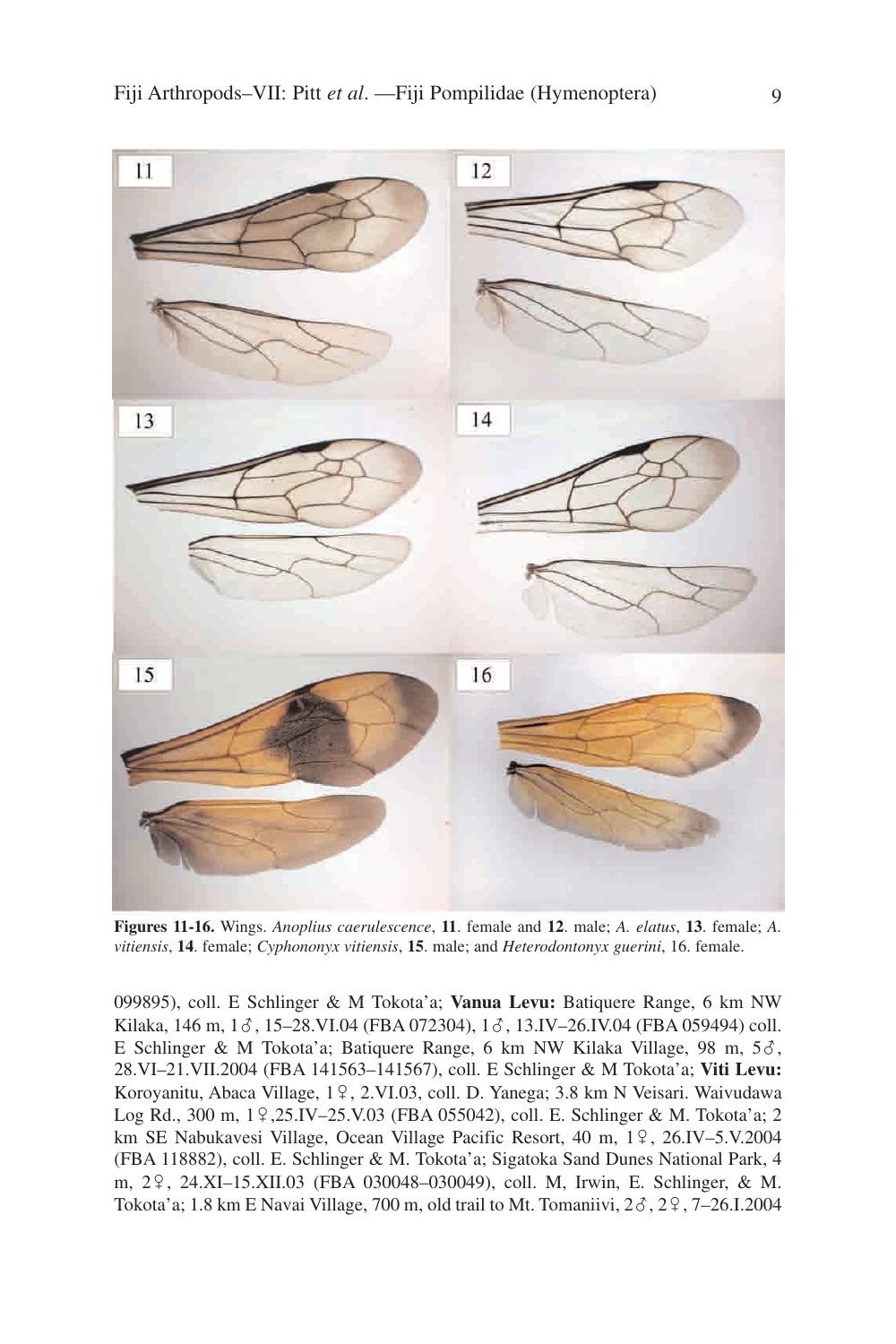

**Figures 17-25**. *Anoplius caerulescence*, **17**. genitalia (dorsal view left and ventral view right) and **18**. subgenital plate; *A. elatus*, **19**. genitalia; *A. vitiensis*, **20**. genitalia; *Cyphononyx vitiensis*, **21**. genitalia and **22**. subgenital plate; *Heterodontonyx guerini*, **23**. genitalia; *A. caerulescence,* **24**. male foreclaw; and *A. vitiensis,* **25**. male foreclaw (in = inner claw; oc = outer claw).

(FBA 120231, 120233, 120232, 120234), coll. E Schlinger & M Tokota'a; 2 km E Navai Village, 700 m, old trail to Mt. Tomaniivi,  $1\frac{9}{5}$ , 26.IX–11.X.2003 (FBA 125135), coll. E Schlinger & M Tokota'a; 3.2 km E Navai Village, Veilaselase track, 1020 m,  $1\delta$ , 19.IV–14.V.2004 (FBA 155543), coll. E Schlinger & M Tokota'a; Nakobalevu Mt., 340 m, 19, 24–29.X.03 (FBA 026377), coll. M. Irwin, E. Schlinger, & M. Tokota'a; Navai Village, Eteni, 700 m, 1º, 13-18.II.04 (FBA 039657), 19º, 6.VI-15.VII.03 (FBA 029778-029788, 029790-029792, 029794-029798), 12 <sup>9</sup>, 24.X-8.XI.03 (FBA 037310, 037317, 037319-037321, 036757, 036761-036765, 036961, 19, 9-20.XII.03 (FBA 032392), coll. M, Irwin, E. Schlinger, & M. Tokota'a; Eteni, Navai, 700 m, 7 º,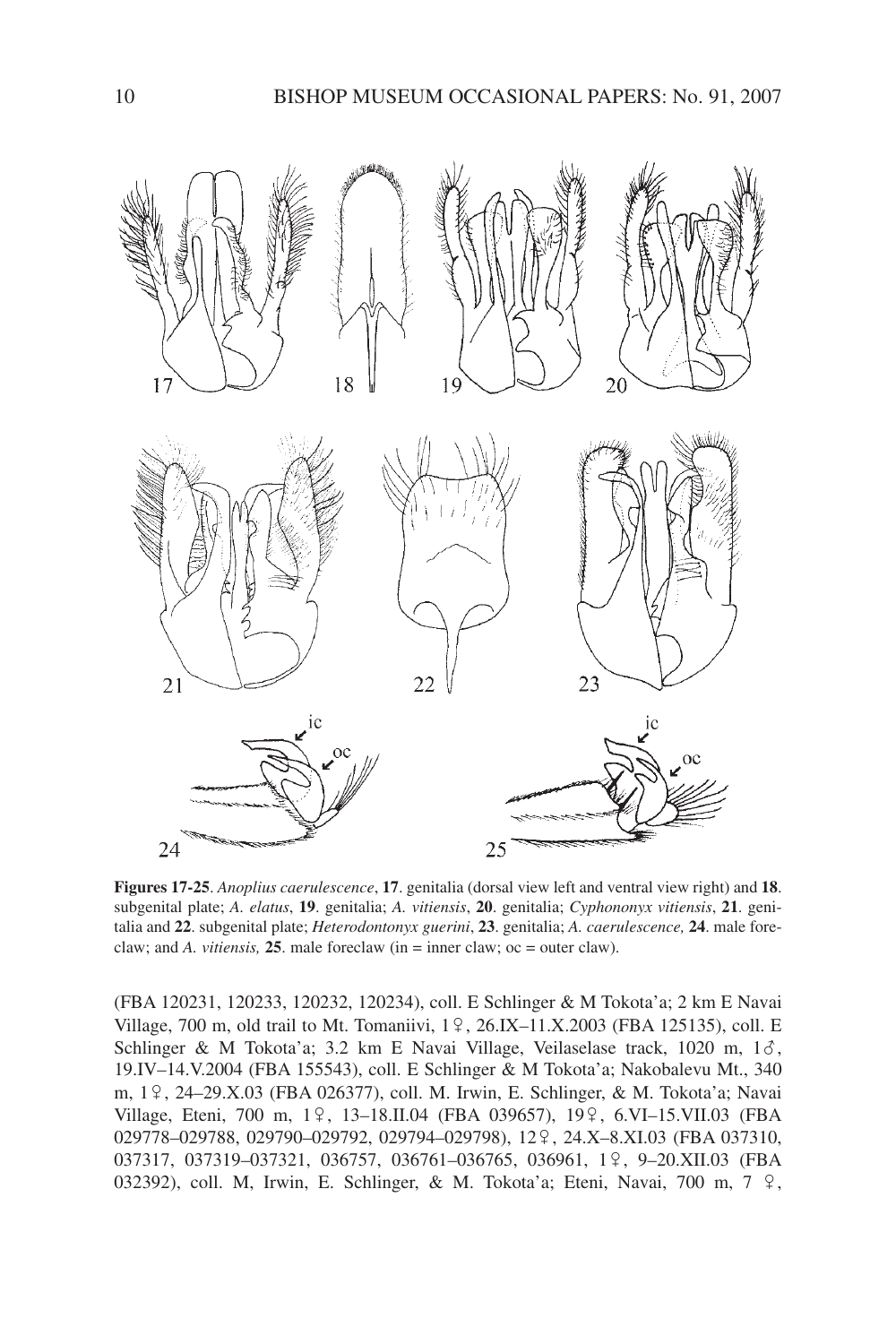

**Figures 26-31. 26.** Auxiliary spines, *Cyphononyx vitiensis*; **27.** auxiliary spines, *Anoplius caerulenscens*; **28.** bifid claws, *C. vitiensis*; **29.** dentate claws, *Heterodontonyx guerini*; **30.** tuberculate mesopleuron, *A. caerulenscens*; **31.** unmodified mesopleuron, *C. vitiensis*.

5.VI–15.VII.03 (FBA 013810, 013816–013818, 013820, 013822–013823), coll. M, Irwin, E. Schlinger, & M. Tokoka'a; Eteni, Navai, 4 km WSW Colo–1–Suva Village, Mt. Nakobalevu, 372 m, 1º, 4–14.XI.03 (FBA 096654), 1º, 25.II–17.III.03 (FBA 103368), 2 $\delta$ , 17.III–9.IV.03 (FBA 097922–097923), 1º, 24.IV–12.V.04 (FBA 065490), 2 $\delta$ , 2º, 9–30.V.03 (FBA 094340, 094335–094336), coll. E. Schlinger & Tokota'a; Koroyanitu National Park, Abaca Village, 400 m, 39, 6-26.V.03 (FBA 022044, 022046, 022046), coll. E. Schlinger, M. Irwin, & M. Tokota'a; 1 km E Abaca Village, Kordyanitu National Park, 800 m Kokabula trail, 56, 39, 19-26.X.02 (FBA 085222, 085227, 085232–085233, 085237, 085239), 28, 7–12.X.02 (FBA 081039, 081043), 28, 29,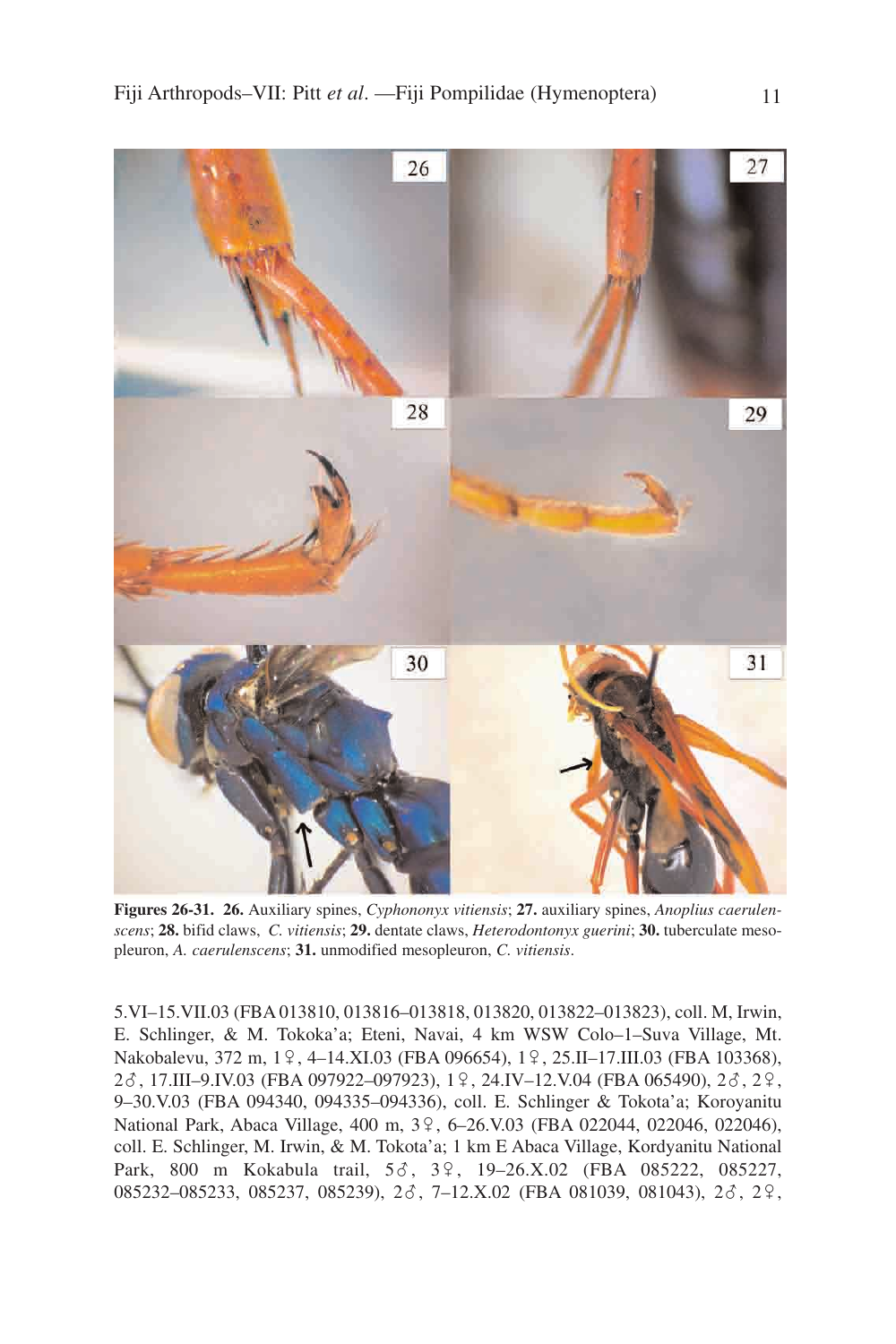12–19.XI.02 (FBA 086069–086070, 086071–086072), 3?, 26.XI–3.XII.02 (FBA 076471–076473) coll. E. Schlinger & Tokota'a; Koroyanitu National Park, Savuione Trail, 450 m, 5<sup>o</sup>, 21.X–18.XI.03 (FBA 049569–049570, 049576, 049579, 049581) coll. M. Irwin, E. Schlinger, & M. Tokota'a; 1.5 km SW Vaturu Dam, 550 m, 36, 19, 2–14.VII.2004 (FBA m, 135819–135821, f, 135822), coll. E. Schlinger & M. Tokota'a; Koroyanitu Eco Park, Mt. Evan's Range, 0.5 km N Abaca Village, 800 m, 16, 26.X-5.XI.02 (FBA 080329), 38, 26.XI-3.XII.02 (FBA 073991-073993), coll. E. Schilinger & Tokota'a; Koroyanitu Park, 1 km E Abaca Village, 800 m,  $4\delta$ , 26.X-5.XI.2002 (FBA 133430-133433), 29, 22.IV-6.V.03 (FBA 100633-100634) coll. E. Schilinger & Tokota'a; Koroyanitu Park, 1 km E Abaca Village, 800 m, Sivuione Trail, 19, 12-19.X.02 (FBA 133395), 10 $\delta$ , 2 $\delta$ , 7-12.X.2002 (FBA 081024, 081030-081031, 081037-081038, 081040-081044, 081020, 081023), 4d, 19, 19-26.X.02 (FBA 088870, 088873–088875, 088872),  $5\delta$ ,  $1\frac{9}{5}$ ,  $26$ .XI– $5$ .XII.02 (FBA 082619–082623, 082616), coll. E. Schilinger & Tokota'a; Koroyanitu Eco Park, 0.5 km N Abaca Village, 800 m,  $1\delta$ ,  $2\delta$ , 12–19.XI.02 (FBA 110090, 110087–110088), 53, 19, 7–12.X.02 (FBA 133521, 133838–133839, 133842, 133840), 7 c, 21.IX–7.X.02 (FBA 133520, 133523–133528), coll. E. Schilinger & Tokota'a; Koroyanitu National Park, 0.5 km N Abaca Village, 800 m, 19, 7–12.X.02 (FBA 056090), coll. E. Schilinger & Tokota'a (BPBM).

**Remarks.** Study of this species has revealed that it is best placed *Anoplius* in the subgenus *Anoplius*. The reasoning is the same as mentioned above for *A. caerulescens.* As such, *Nesopompilus* is a junior synonym of *Anoplius*. This species is extremely similar to *A. elatus* and the two species may be synonyms. However, no specimens were collected showing a transition between the two species, and they should be treated as distinct species at this time.

This species seems to be the most common spider wasp in Fiji.

# *Cyphononyx vitiensis* Turner

*Cyphononyx vitiensis* Turner, 1917: 78–80. Male and Female (BMNH Hymenoptera Type no. 19-2).

**Diagnosis.** This species is easily identified by its large size and coloration; the integument is black except for head, which is ferruginous except for a transverse band of back across the ocelli, the lateral margins of the pronotum and mesonotum (sometimes completely), the antennae, the legs from femora to tarsi, and mesosoma segments 4–6 which are ferruginous (Fig. 8). In the males, the dorsum of the mesosoma including the propodeum medially is sometimes ferruginous. The wings are orange with apical and medial infuscated bands (Fig. 15). Also for both sexes, the pronotum, mesonotum and scutellum are covered with bronze to orangish decumbent setae differing from surrounding setal coloration, the propodeum is tuberculate laterally and is transversely rugose with the wrinkles stronger in the male, the claws are bifid, and the apical tarsomere of the hind legs has lateral rows of spines beneath. The male genitalia (Fig. 21) and subgenital plate (Fig. 22), which is quadrate without a median carina, differs from the other species on Fiji.

**Material Examined. FIJI: Kadavu: Namalata, 50 m, 16, 15-28.VII.04 (FBA)** 051727), coll. ME Irwin, E Schlinger, M Tokota'a; **Taveuni:** Devo Forest Reserve, 800 m, 2?, 3–10.I.03 (FBA 012551, 012554), coll. E. Schlinger, M. Tokota'a, & M. Irwin; Peak Radio Tower, 1200 m, 16, 10–16.I.03 (FBA 050919), coll. E. Schlinger, M. Tokota'a, & M. Irwin; Eteni, Navai., 700 m, 19, 6.VI-15.VII.03 (FBA 013821), coll. E.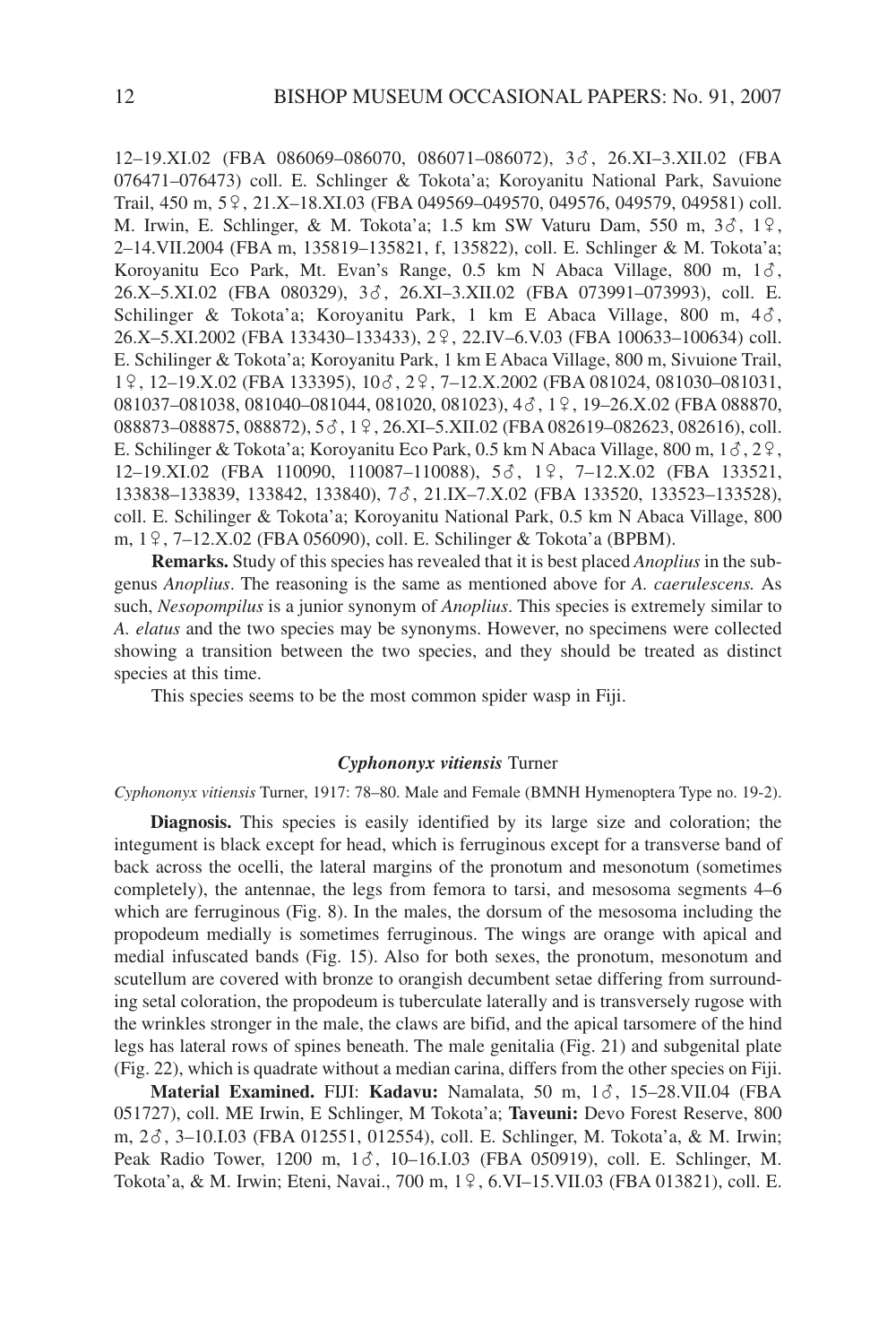Schlinger M, Irwin, & Tokota'a; Viti Levu: Navai Village, Eteni, 700 m, 16, 6.VI–15.VII.03 (FBA 029793), coll. E. Schlinger M, Irwin, & Tokota'a; Nakobalevu Mt. area, 350 m, 19, 30.V.03, coll. D. Yanega; Koroyanitu National Park, Abaca Village,  $1\delta$ , 2.VI.03 (FBA 028256), coll. F.D. Parker; Koroyanitu National Park, Abaca Village, 400 m,  $1\delta$ , 6.V–26.V.03 (FBA 022045), coll. E. Schlinger, M. Irwin, & M. Tokoka'a; 1 km E Abaca Village, Kordyanitu National Park, 800 m, Kokabula trail, 1 $\delta$ , 2 $\Omega$ , 19–26.X.02 (FBA 085226, 085228, 085234), coll. E. Schlinger & Tokota'a; Koroyanitu Eco Park, Mt. Evan's Range, 0.5 km N Abaca Village, 800m,  $1\delta$ , 26.X–5.XI.02 (FBA 080328), coll. E. Schilinger & Tokota'a; 6 km NW Kilaka, Batiquere Range,  $145 \text{ m}$ ,  $16$ ,  $15. \text{VI} - 28. \text{VI}$ .04 (FBA 072305), coll. E. Schlinger & Tokota'a; 0.6 km S of Rokosalase Village, 180 m,  $3\delta$ , 2/, 23.IV–8.V.04 (FBA 054403–054405, 054402, 054406), coll. E. Schlinger & Tokota'a (BPBM).

**Distribution.** Fiji, the Solomon Islands, and New Caledonia.

**Remarks.** Turner (1917) described this species based on specimens from Fiji only. Banks (1941) listed this species as present on the Solomon Islands and New Caledonia. This is the largest species on Fiji.

# *Heterodontonyx guerini* Banks

*Heterodontonyx guerini* Banks, 1941: 234. Female and male (MCZC).

**Diagnosis.** This species is easily identified by its coloration; the integument is black except for head, which is yellow except for a transverse band of back across the ocelli and the occipital region, the antennae, the legs from apex of femora to tarsi, mesosomal tergite 2 medially and mesosoma terga 3–6 which are yellowish. Mesosomal sterna 4–6 are brownish (Fig. 10). In the males, the front of the head is black medially almost down to antennal insertions and the pronotum is ferruginous (Fig. 9). The wings are orange with an apical infuscated band on the forewing and the hindwing with the apical and posterior margin infuscated (Fig. 16). Also for both sexes, the claws are dentate except for the foreclaws of the male which are bifid, and the apical tarsomere of the hind legs has lateral rows of spines beneath. Also, the pronotum, mesonotum and scutellum are covered with dark brown decumbent setae, and the propodeum lack tubercles laterally, but is transversely rugose. The male genitalia (Fig. 23) and subgenital plate, which is similar to *C. vitiensis* but has a median carina and a spinose apical margin, differs from the other species on Fiji.

**Material Examined.** FIJI: **Viti Levu**: Nacocokuvu, Res. Station, 1?, 4.II.1980, coll. P.A. Maddison (NZAC); Sigatoka Province, Sigatoka Sand Dunes National Park,  $1\frac{9}{1}$ , 22.XII.02–3.I.03 (FBA 45495), coll. M, Irwin, E. Schlinger & M. Tokota'a (BPBM).

**Distribution.** Queensland (Australia), Solomon Islands, and Fiji.

**Remarks.** This species was described by Banks (1941) based on specimens from Cape York, Australia and the Solomon Islands.

This species has been confused with other species in the past. Haupt (1930) and subsequently Williams (1947) stated that *Sphictostethus nitidus* (Fabricius) (as *Chrysocurgus nitidus*) was present in Australia, New Zealand and Fiji. However, *Sphictostethus nitidus*, only occurs in New Zealand (Harris, 1987)*.* It is probable that Haupt was confusing a complex of species in the Pepsinae with similar coloration patterns.

This species is the most rarely collected of the Fijian spider wasps.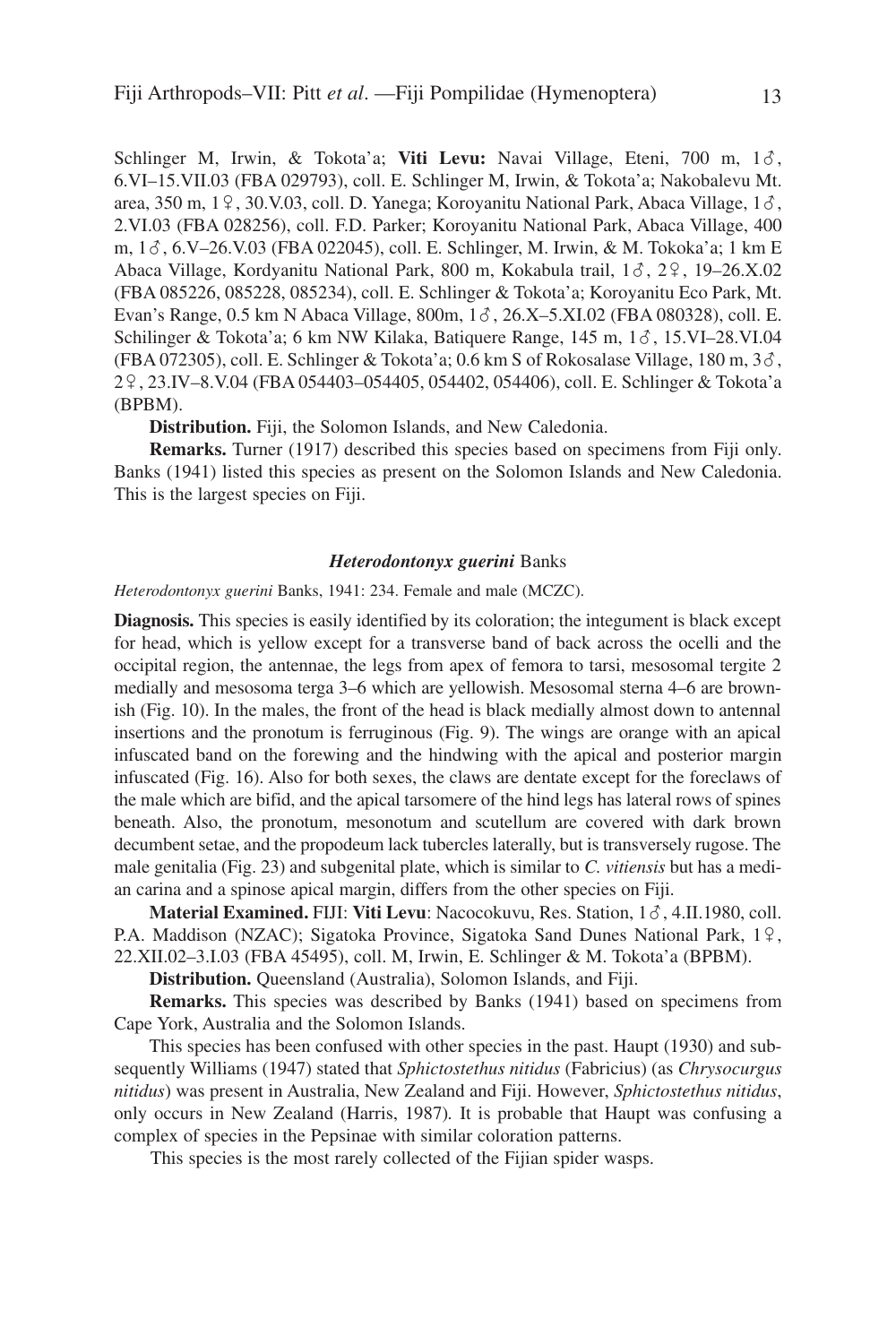### **KEY TO POMPILIDAE OF FIJI**

| Auxiliary spines at apex of hind tarsus of uniform length, not splayed (Fig. 26);<br>forewing without pocket at posterobasal corner (Figs. 15, 16); wings brightly col-<br>ored yellow-orange with at least apex infuscated (Figs. 15, 16)  (Pepsinae)  2                                                                                                                                                                                      |
|------------------------------------------------------------------------------------------------------------------------------------------------------------------------------------------------------------------------------------------------------------------------------------------------------------------------------------------------------------------------------------------------------------------------------------------------|
| Auxiliary spines at apex of hind tarsus of unequal length, irregularly spaced and<br>splayed (Fig. 27); forewing with pocket at posterobasal corner (Figs. 11–14); wings<br>not brightly colored, hyaline to infuscated (Figs. 11–14)  (Pompilinae)  3                                                                                                                                                                                         |
| Mid and hind claws bifid (Fig. 28, e.g. Figs. 24-25); forewing with apex and longi-<br>tudinal medial region infuscated (Fig. 15) Cyphononyx vitiensis Turner                                                                                                                                                                                                                                                                                  |
| Mid and hind claws dentate (Fig. 29); forewing with only apex infuscated (Fig. 16)                                                                                                                                                                                                                                                                                                                                                             |
| Second marginal cell with acute angle basally, 4-sided (Figs. 11, 12); mesopleuron dis-<br>tinctly tuberculate laterally overlying mesocoxa (Fig. 30); with metallic blue to pur-<br>ple setae (Figs. 1–2, 30); males with inner tooth of both claws of foreleg rounded<br>(Fig. 24); females with claws dentate (e.g. Fig. 29); females with indistinct trans-<br>verse concavity on the second sternite  Anoplius caerulescens (Dalla Torre) |
| Second marginal cell with oblique angle basally, 5-sided (Figs. 13, 14); mesopleuron<br>not distinctly tuberculate laterally overlying mesocoxa (e.g. Fig. 31); lacking<br>metallic blue to purple, predominately black (Figs. 3–6); males with inner tooth of<br>both claws of foreleg acute (Fig. 25); females with claws bifid (e.g., Figs. 25, 28);<br>females with distinct transverse groove on the second sternite  4                   |
| Integument of mesosoma black (Figs. 3,4)  Anoplius elatus (Smith)                                                                                                                                                                                                                                                                                                                                                                              |
| Integument of at least pronotum ferruginous, remainder black (Figs. 5, 6)                                                                                                                                                                                                                                                                                                                                                                      |
|                                                                                                                                                                                                                                                                                                                                                                                                                                                |

# **ACKNOWLEDGMENTS**

We thank Erik Pilgrim (Utah State University, Logan, UT) and Kevin Williams (Utah State University, Logan, UT) for critically reviewing drafts of this paper. We are grateful to Jocelyn Berry (NZAC) and Neal Evenhuis (BPBM) for loan of material and to National Science Foundation project "Terrestrial Arthropod Survey of Fiji" (DEB-0425790), the Ministries of Environment and Forestry of Fiji, and the Schlinger Foundation for supporting the project and field collection of the specimens. This research was supported by the Utah Agricultural Experiment Station, Utah State University, Logan. Approved as journal paper no. 7819.

#### **LITERATURE CITED**

**Banks, N.** 1941. Psammocharidae from the Solomon Islands, Prince of Wales Island, and New Caledonia. *Occasional Papers of Bernice P. Bishop Museum* **16**: 231–245.

**Dalla Torre, C.G. de.** 1897. *Catalogus Hymenopterorum hucusque descriptorum systematicus et synonimicus* **8**: 1–99.

**Evenhuis, N.L. & D.J. Bickel.** 2005. The NSF-Fiji Terrestrial Arthropod Survey: overview. *Occasional Papers of the Bishop Museum* **82**: 3–25.